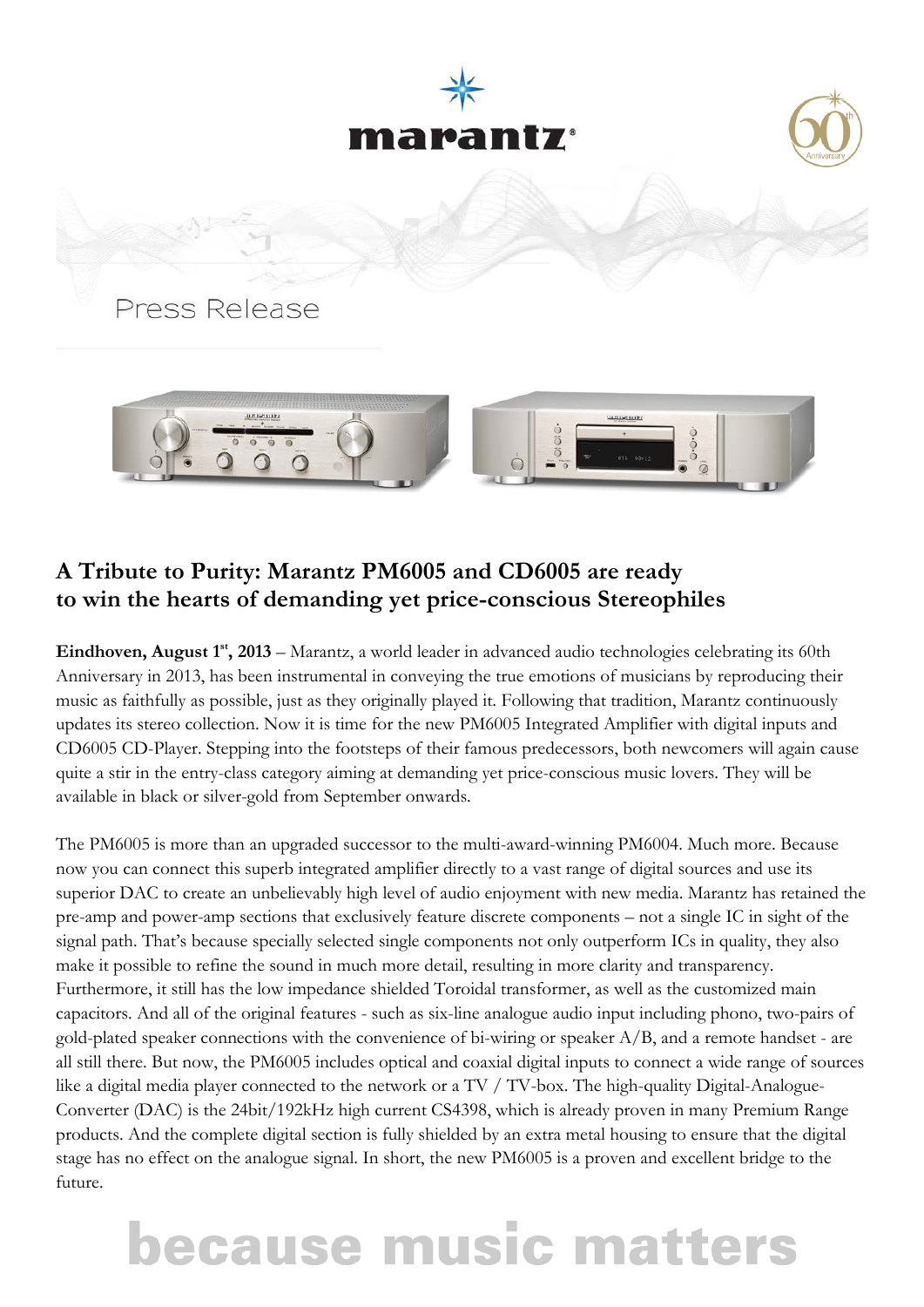

Based on the "Best CD player under £500" by "What Hi-Fi Sound and Vision?" in 2012, the new CD6005 is a fine-tuned version with even more specially selected components like new customized block capacitors for the audio stage, high speed Schottky Diodes or the coppered stabilizer plate on the power regulator to minimize vibration. Marantz also added a solid metal bottom-plate and centralised the CD mechanism. That is how, for example, vibration is virtually eliminated. In addition, the oversized power supply feeds the digital and analogue circuitry of the player, where the same high-quality DAC as in the PM6005 converts digital signals to analogue, this is then 'pushed' to the gold-plated synch outputs by Marantz's own small signal amplifier, the HDAM-SA2. Moreover, a new remote is included that also controls the PM6005 amp. There is also a new 'low-power standby' and 'auto stand-by' mode to save electricity. Altogether, the CD6005 is a match made in heaven for the music lover who wants nothing but the best performance at an attractive price. One more thing: it is also perfect for lovers of portable music, thanks to its iPod-digital connectivity.

### **CD6005 CD Player main features:**

- CD, CD-R/RW playback, USB-A input Certified "Made for iPhone/iPod"
- Support of WAV, MP3, AAC , WMA file playback via USB-A input
- High quality 192kHz/24bit D/A conversion (CS4398) and accurate system clock
- HDAM-SA2 circuitry on board for high quality audio
- Customized audio components
- High Speed Schottky Diodes
- Coppered stabilizer plate for power regulator to minimize vibration
- Full discrete headphone amplifier
- Double layered bottom plate for extra stability
- Gold Plated L/R/Coax Outputs

### **PM6005 Integrated Amplifier with digital input main features:**

- Integrated Current Feedback Amplifier with 2x 45W / 8 ohm rms
- Digital input (opt. / coax.) to extend connectivity
- Best audio from digital input signal by high quality DAC CS4398 and Marantz HDAM SA2
- Fully shielded DAC unit
- Gold Plated Inputs/Outputs incl. Phono (MM) input
- Marantz proprietary HDAM-SA3 circuits
- Toroidal Transformer and high quality customized components
- High quality Speaker Terminals (A / B switchable)
- System remote to control Amplifier, CD-Player and Network Player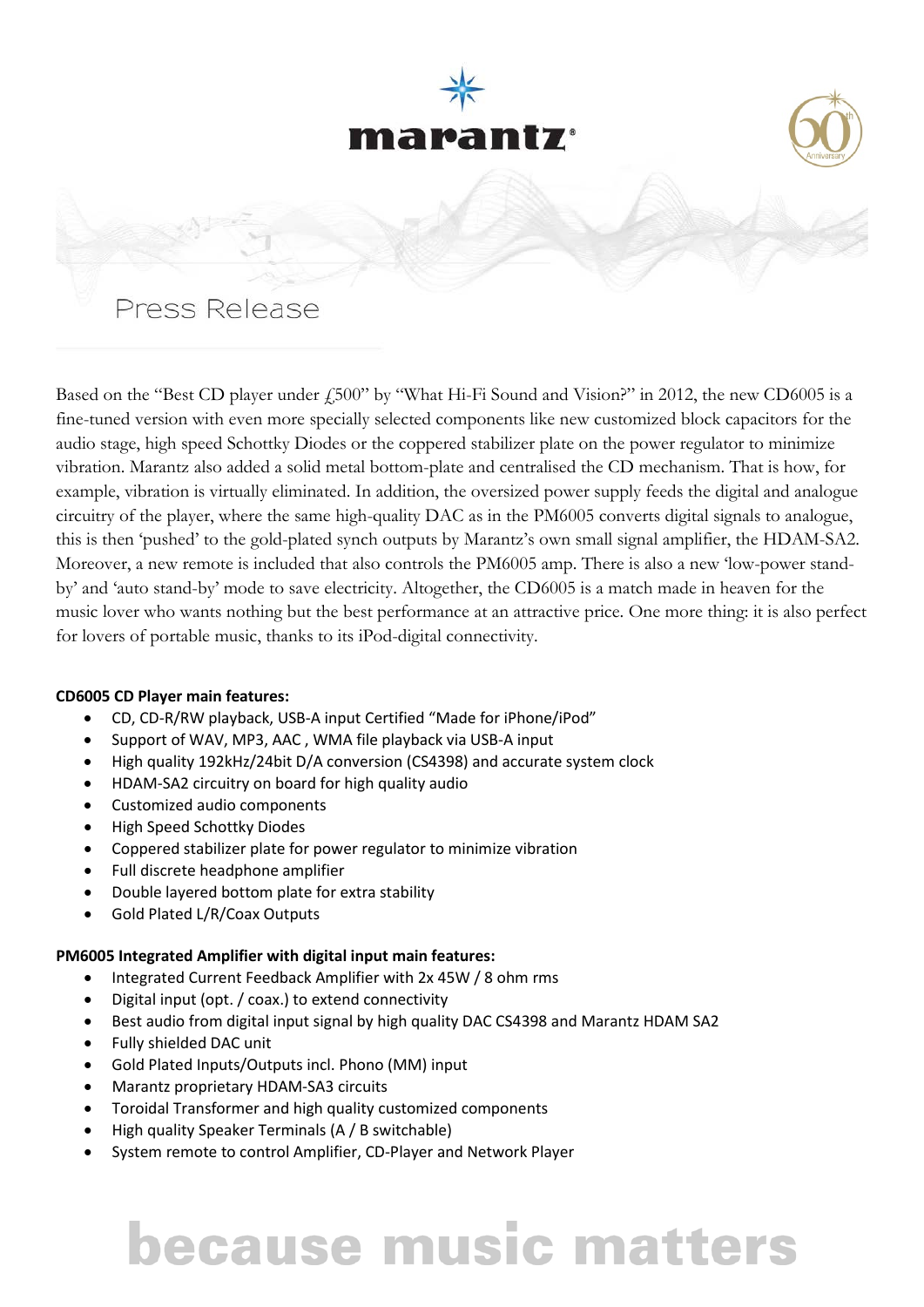





*Image gallery:*

[http://www.marantz.eu/press/2013\\_6005/mz\\_cd6005\\_n\\_sg\\_34\\_bg001\\_hi.tif](http://www.marantz.eu/press/2013_6005/mz_cd6005_n_sg_34_bg001_hi.tif)



Marantz CD6005 – silver-gold

[http://www.marantz.eu/press/2013\\_6005/mz\\_pm6005\\_n\\_sg\\_34\\_bg001\\_hi.tif](http://www.marantz.eu/press/2013_6005/mz_pm6005_n_sg_34_bg001_hi.tif)



Marantz PM6005 – silver-gold

[http://www.marantz.eu/press/2013\\_6005/CD6005-B-front.tif](http://www.marantz.eu/press/2013_6005/CD6005-B-front.tif)



Marantz CD6005 – black

[http://www.marantz.eu/press/2013\\_6005/PM6005-B-front.tif](http://www.marantz.eu/press/2013_6005/PM6005-B-front.tif)



Marantz PM6005 - black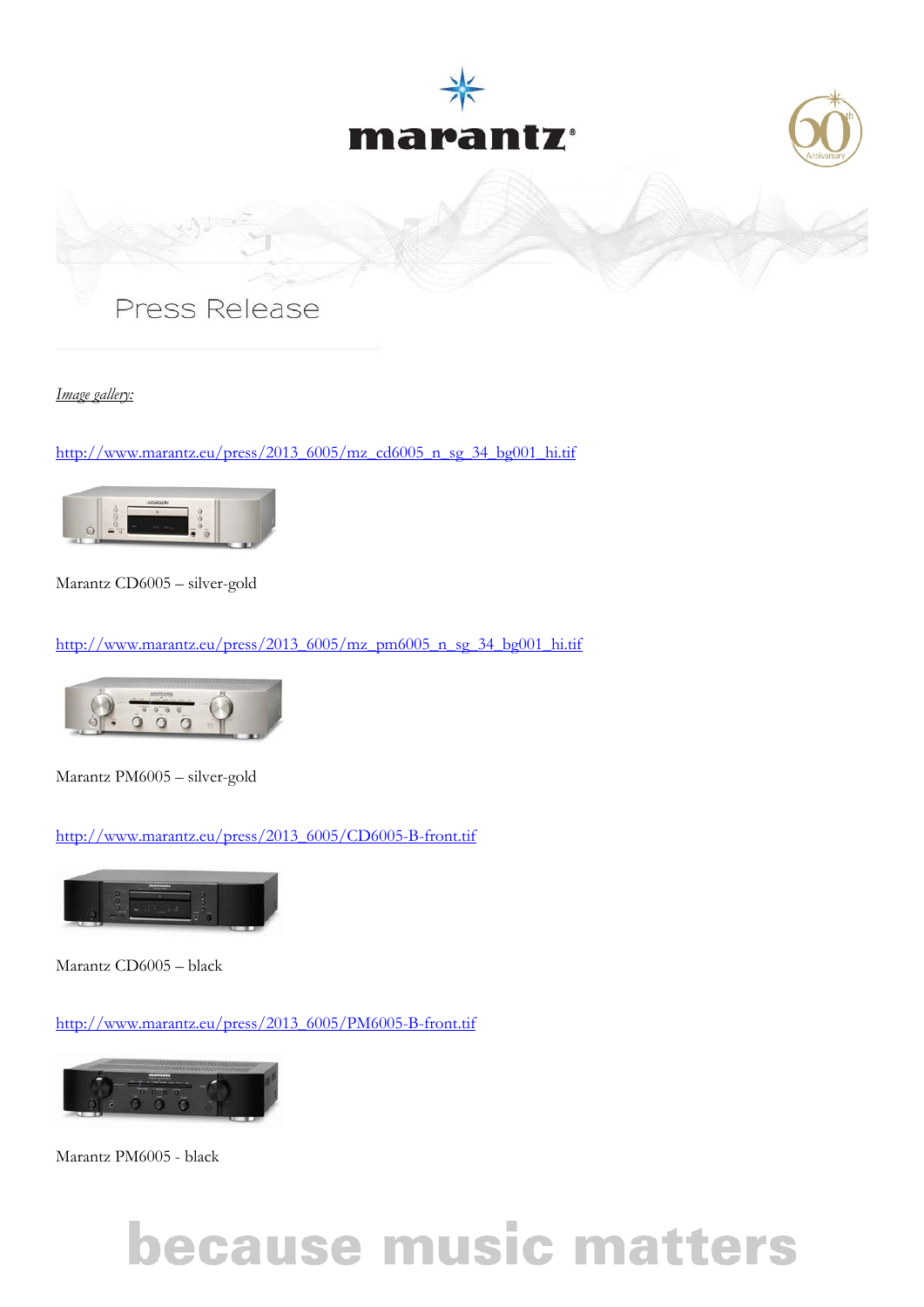





[http://www.marantz.eu/press/2013\\_6005/mz\\_cd6005\\_n\\_bk\\_re\\_bg101\\_hi.tif](http://www.marantz.eu/press/2013_6005/mz_cd6005_n_bk_re_bg101_hi.tif)



Marantz CD6005 – rear panel

[http://www.marantz.eu/press/2013\\_6005/mz\\_pm6005\\_n\\_bk\\_re\\_bg101\\_hi.tif](http://www.marantz.eu/press/2013_6005/mz_pm6005_n_bk_re_bg101_hi.tif)



Marantz PM6005 – rear panel

[http://www.marantz.eu/press/2013\\_6005/mz\\_rc001PMCD\\_bg001\\_hi.tif](http://www.marantz.eu/press/2013_6005/mz_rc001PMCD_bg001_hi.tif)



Remote control for PM6005 and CD6005 - RC001PMCD